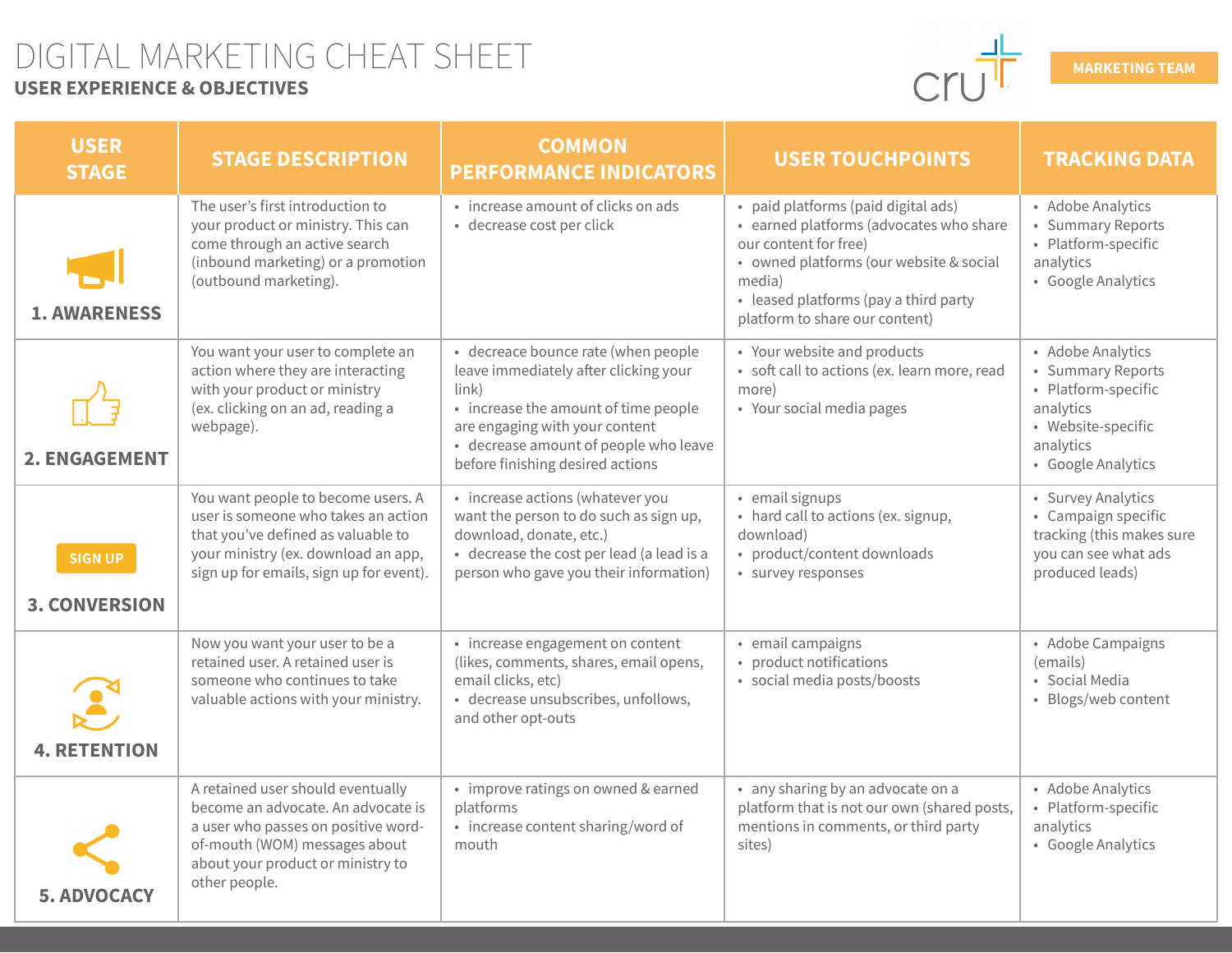## DIGITAL MARKETING CHEAT SHEET **WARKETING TEAM PAID MEDIA PERFORMANCE**



| <b>CHANNEL</b>                                                                                                   | <b>MARKETING</b><br><b>GOALS</b>                                                                                | <b>STEPS TO IMPLEMENT</b>                                                                                                                                                                                                                                                                                                                                                                                                                                                                                                              | <b>TIPS TO GET THE BEST RESULTS</b>                                                                                                                                                                                                                                                                                                                                                                                                                                                                                                                                                                                                                                                                                                                                              |
|------------------------------------------------------------------------------------------------------------------|-----------------------------------------------------------------------------------------------------------------|----------------------------------------------------------------------------------------------------------------------------------------------------------------------------------------------------------------------------------------------------------------------------------------------------------------------------------------------------------------------------------------------------------------------------------------------------------------------------------------------------------------------------------------|----------------------------------------------------------------------------------------------------------------------------------------------------------------------------------------------------------------------------------------------------------------------------------------------------------------------------------------------------------------------------------------------------------------------------------------------------------------------------------------------------------------------------------------------------------------------------------------------------------------------------------------------------------------------------------------------------------------------------------------------------------------------------------|
| <b>DISPLAY</b><br><b>ADVERTISING</b><br>Image or video<br>advertisements that<br>display on third party<br>sites | • decrease the<br>cost of each ad<br>click<br>• increase the<br>amount of<br>people that click<br>on your ad    | 1. Build your audience (age, demographic, interests,<br>keywords etc.) in your advertising platform.<br>2. Determine your budget and how long you want the ad<br>to run.<br>3. Create your ad & test it for mobile and desktop.<br>4. Launch your ad. Check in on it after the first few days to<br>see how it's performing. Adjust the ad if needed.<br>5. After the ad has run, create a report summarizing the<br>results & lessons learned from the ad.                                                                            | • Once you have the emails of a clearly defined audience, you can also create a<br>lookalike audience to reach more users.<br>• When designing your ad, be sure to optimize for a mobile experience first.<br>• Create A/B tests based on one variant (image, text, etc.)<br>• If you click rate is low, check that everything is working technically first then look<br>into what you can optimize.<br>• If needed, you can also setup ad caps so your spend is controlled.                                                                                                                                                                                                                                                                                                     |
| <b>NATIVE ADVERTISING</b><br>Advertisements that<br>display as content on<br>third party sites                   | • decrease the<br>cost of each lead<br>gained<br>• increase the<br>amount of<br>people that click<br>on your ad | 1. Build your audience (age, demographic, interests,<br>keywords etc.) in your advertising platform.<br>2. Determine your budget and how long you want the ad to<br>run (if needed, you can also setup ad caps so your spend<br>isn't too high).<br>3. Create your ad & test it.<br>4. Launch your ad. Check in on it after the first few days to<br>see how it's performing. Adjust the ad if needed.<br>5. After the ad has run, create a report summarizing the<br>results & lessons learned from the ad.                           | • Once you have the emails of a clearly defined audience, you can also create a<br>lookalike audience to reach more users.<br>• When designing your ad, be sure to optimize for a mobile experience first.<br>• Use analytics to identify where users are dropping off. Look at different user<br>analytics (browser, device, etc) to make sure that your don't have any technical<br>issues.<br>• Try to decrease the number of steps to conversion. However, be sure to keep your<br>focus on the content and not the conversion in the landing page design.<br>• When advertising a series, it's better to make native ads specific (an article) rather<br>than general (the whole series).<br>• A/B test different conversion offers to see which resonates with your users. |
| <b>SEARCH ENGINE</b><br><b>MARKETING</b><br>Advertisements that<br>display as options in a<br>search engine      | • decrease the<br>cost of each ad<br>click<br>• increase the<br>amount of<br>people that click<br>on your ad    | 1. Research relevant keywords & interest for the audience<br>you want to target.<br>2. Create your ad & test it.<br>3. Launch your ad. Check in on it after the first few days to<br>see how it's performing. Adjust the ad if needed.<br>4. Create a report summarizing the results & lessons<br>learned from the ad to be distributed on a regular basis<br>(weekly, monthly) to key stakeholders.                                                                                                                                   | • A/B test different images (if applicable) & messaging to see which resonates with<br>vour users.<br>• Start with a mix of different keywords and then move funds to the keywords that<br>are most successful.<br>• It's better to have a more specific page for advertising (an article) than something<br>that is more general (a series).                                                                                                                                                                                                                                                                                                                                                                                                                                    |
| <b>OFFLINE MEDIA</b><br>Any non-digital<br>advertisements (print,<br>TV, Radio)                                  | • improve site<br>traffic<br>$\cdot$ increase<br>product-specific<br>conversions                                | 1. Research the best third party platform and company for<br>sharing offline ads. Make sure they reach a very specific<br>audience.<br>2. When building ads, use an offline ad specific call to<br>action (ex. phone number, qr code, unique landing page<br>link) to accurately track the source of your users.<br>3. Once ads are released, create "How did you hear about<br>us?" options on website and other contact forms.<br>4. After the ad has run, create a report summarizing the<br>results & lessons learned from the ad. | • A/B test different images & messaging to see which resonates with your users.<br>• Negotiate with third parties to reduce pricing and increase reach.<br>• Offline ads don't have as much tracking as digital ads. You can get good estimates<br>based on analytics location and source of site traffic.                                                                                                                                                                                                                                                                                                                                                                                                                                                                       |